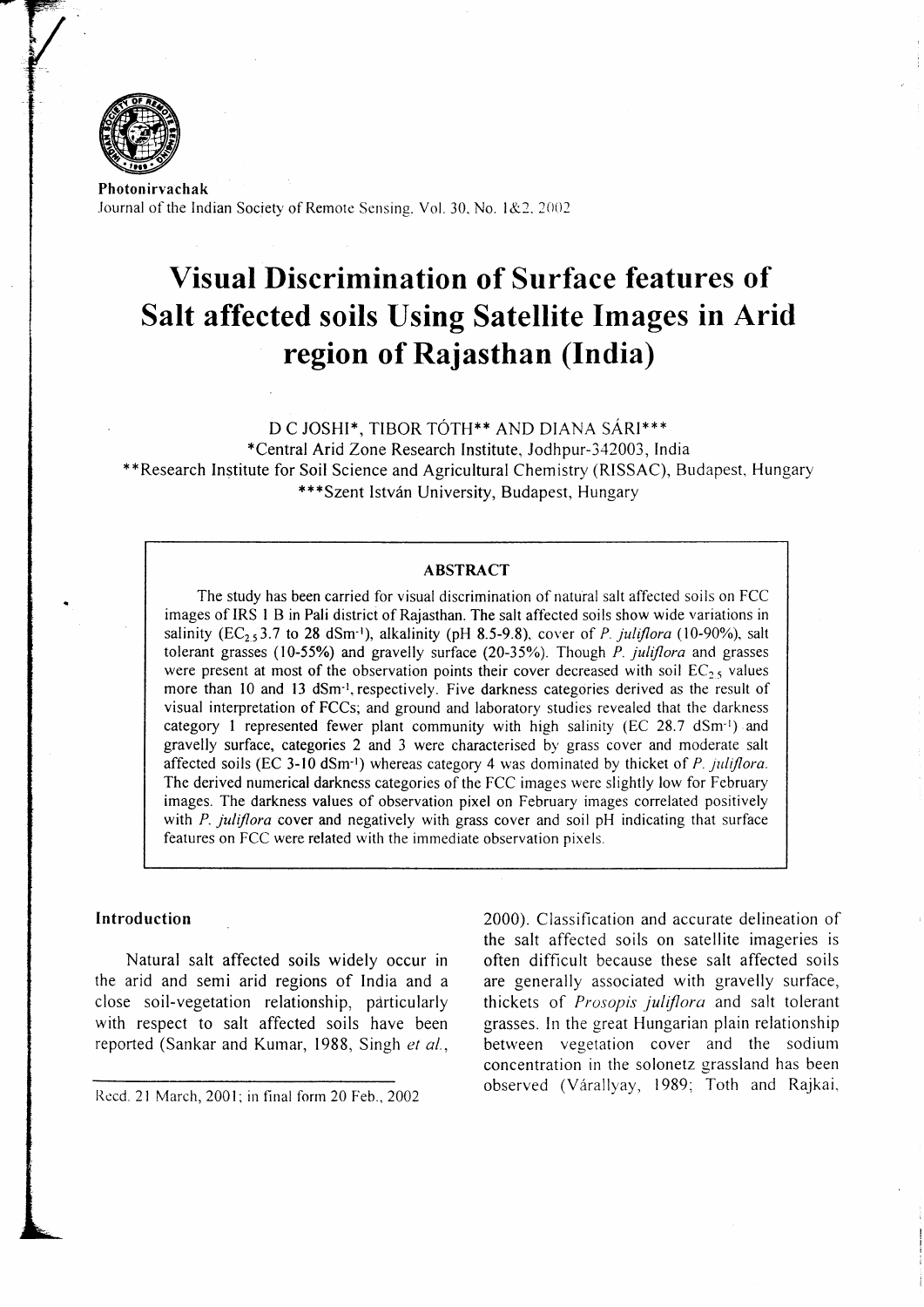l9g4) and this relationship has been utilised to create a sampling design by using satellite image (Tóth and Kertész, 1996). In Indian arid zone, Kalra and Joshi (1994, 1996) have reporred moderate white and white tone with occasional reddish mottles on the FCC imageries of salt affected soils. Spectral characteristics of multidate and multi-season images have been used (Dwivedi et al., 1987; Joshi et al., 2000) for mapping natural salt affected soils. But contribution of features associated with salt affected soils has not been investigated. Therefore, study has been taken to assess the contribution of soil salinity and associated surface features on characteristics on satellite images in arid region of Rajasthan.

## Study Area

The study area is located in pali district of Rajasthan near villages Bhambolai and Bhalelao between 25° 50' to 25° 55' N and 73° 20' to 73° 25' . E. The salt affected area occurs in microdepression, intercepted by ephemeral streams and gravelly surface surrounded by stony/ gravelly upland. The soils are light grayish brown, sandy loam, 30-50 cm deep underlain by Iime concretionary horizon. The surface is covered with the thicket of  $P$ . juliflora. This bush is associated with few grass species, such as Aeluropus lagopoides, Sporobolus marginatus. The climate is arid with 400-450 mm mean annual rainfall.

#### Methodology

The natural salt affected land covering several square km was located on the FCC images of Indian Remote Sensing Satellite (lRS l-B), Path-032 and Row-50, geocoded, l:50,000 scale, October 27, 1992 and February 14, 1993, and used for field traverses during November, 1999 in conjunction with Survey of India topographic maps of the same scale. The satellite imagery was visually interpreted and classified in five darkness categories. Along two transacts (Fig. 1) sampling point were taken at  $65$  m interval. and observations recorded for percent

cover of P. juliflora, grasses, bare ground and gravelly surface. Transact points were classified to fall into one of the above five categories. These observations were estimated for 100 m  $x$ 100 m neighbourhood of the sampling. Ar each point electrical conductivity (ECa) was measured by using a four-electrode probe (Rhoades, 1991). From the same spot, soil samples  $(0-10$  cm depth) were collected. The pH and electrical conductivity of the soil samples were measured in 1: 2.5 soil water suspension  $(EC_{2.5})$  in the laboratory (Richards, 1954).

During transacts proper only three categories namely 2-yellow, 3-pale pink, 4-pinkish orange were encountered. This categorisation was made for immediate vicinity of the soil sampling point (One pixel) and also for 100 m x 100 m neighbourhood of the poinr (Nine pixels) for October and February images and these were designated respectively, as OCTone and OCTnine and FEBone and FEBnine.

Té<br>Li

#### Results and Discussion

The surface cover and the salinity alkalinity parameters were recorded for thirty-six transacts point. The gravelly area was encountered at five points covering 20 to 35 % area at each point. High salinity was encountered at eight points with the  $EC_{2.5}$  ranging from 3.74 to 28.4 dSm<sup>-1</sup>. Soil pH was highly alkaline (8.5-9.9) at 26 points out of total 37 points. Prosopis Juliflora cover occupied l5 to 45 % area at each of the 34 points out of 37 points. The grass cover occupied l0 to 60 % area at 32 points. On highly saline and bare crusted sites the grass cover was negligible, The relationship of vegetation cover with salinity (Fig. 2) revealed that the cover of grass and  $P$ . juliflora started declining with increase in salinity. The grass cover  $(40-50%)$  between EC 3.7-13 dSm<sup>-1</sup> decreased to <10 % at EC 28.7 dSm<sup>-1</sup>. The cover of *P. juliflora* (30-80%) at EC 3.7 to 10 dSm<sup>-1</sup> decreased to 15 % at EC 28.7  $dSm^{-1}$ . The cover of *P. juliflora* and grass was higher (20-60 %) between pH 8.2 to 9 which is found to decrease (10-20%) with soils having pH between  $9$  and  $10$  (Fig. 3). The cover of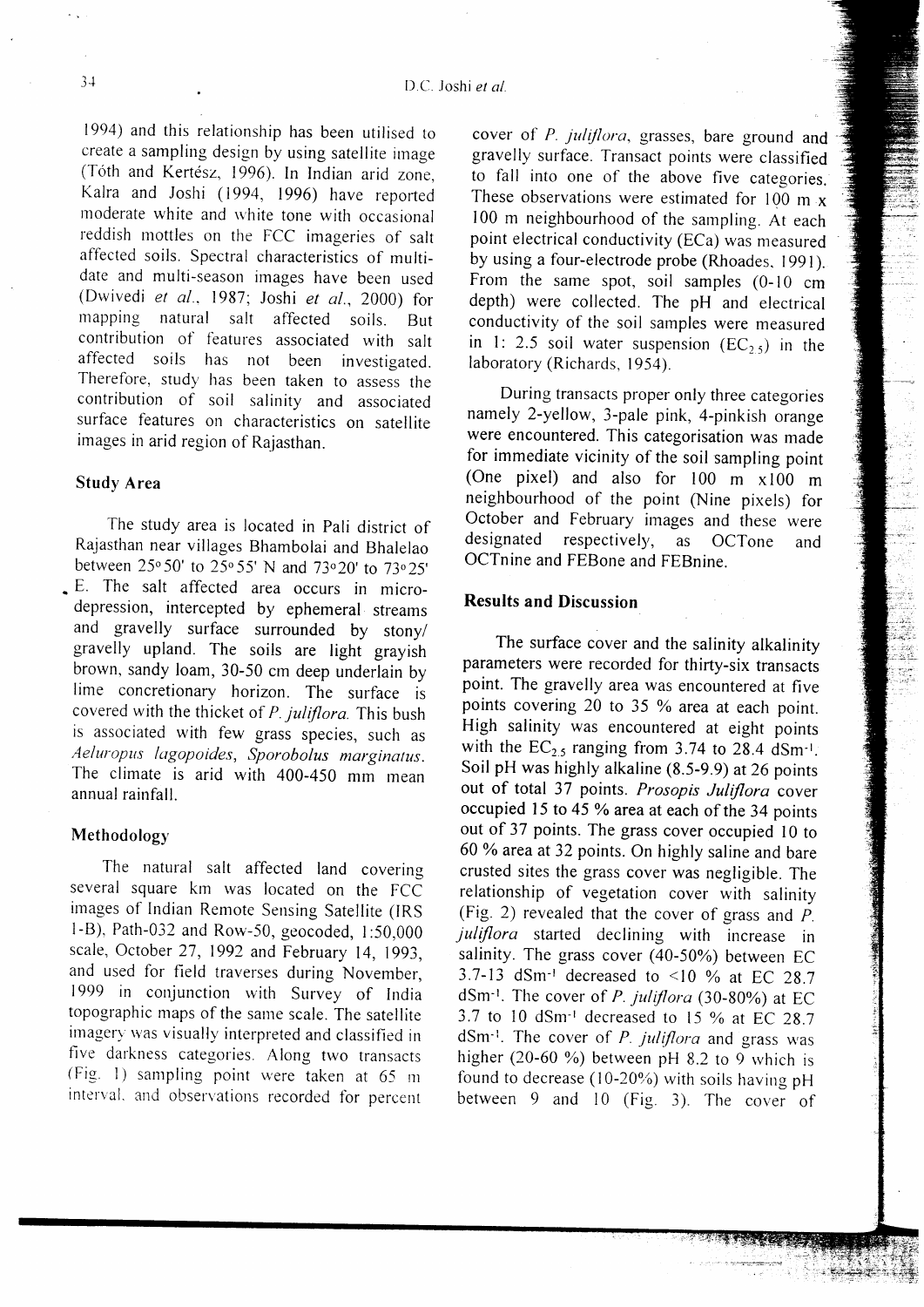Visual Discrimination of Surface Features of Salt Affected Soils...



Fig. 1. Location of study site indicating traveses and darkness categories.



Fig. 2. Relationship of vegetation cover with soil salinity.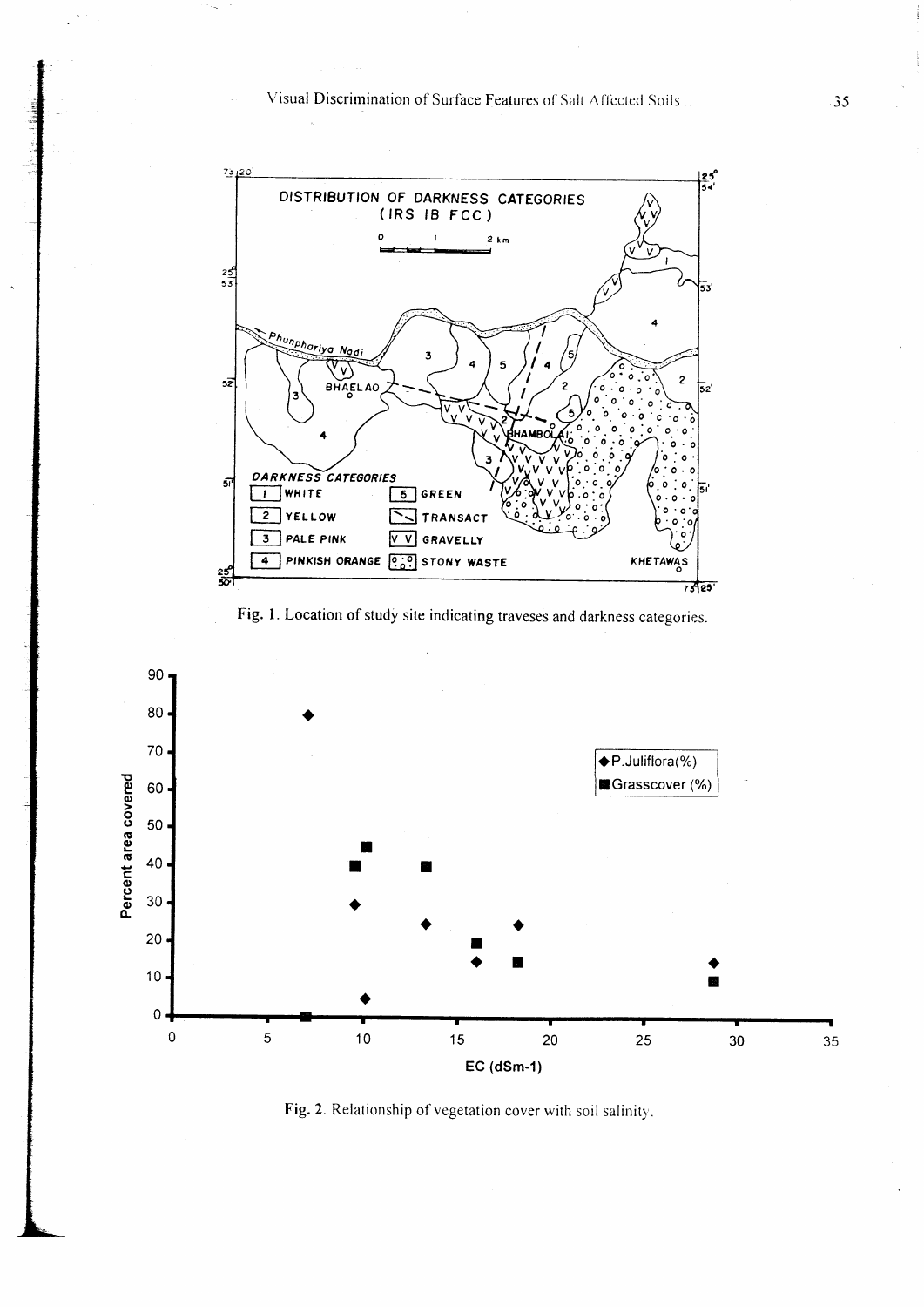*P.iuliflora* was positively significantly related  $(P=0.05)$  with grass cover  $(r=0.461)$  and bare crusted area  $(r=0.511)$ . The grass cover was negatively related (P=0.01) with soil ECa ( $r = -$ 0.570) and the gravelly area with  $EC_{2.5}$  (r= -0.856) indicating that on highly salt affected and gravelly area the grass cover is low.

#### **Studies with FCCs**

Based on ground observation and laboratory analysis interpretation key was developed  $(Table 1)$ .

| <b>Darkness</b><br>category | <b>Image characteristics</b> | <b>Ground features</b>                                                                                                   |
|-----------------------------|------------------------------|--------------------------------------------------------------------------------------------------------------------------|
|                             | White (least dark)           | Highly saline $(EC_2, >10 \text{ dSm-1})$ / gravelly surface                                                             |
|                             | Yellow                       | Moderately saline ( $EC_{2.5}$ 3-10 dSm <sup>-1</sup> )/ high alkalinity (pH<br>$>8.5$ )/ grass cover                    |
|                             | pale pink                    | Moderately saline ( $EC_{2.5}$ 3-10 dSm <sup>-1</sup> )/ high alkalinity (pH<br>$>8.5$ )/ occasional <i>P. juliflora</i> |
| 4                           | pinkish orange               | Thicket of P. juliflora/ high salinity/ alkalinity                                                                       |
|                             | green (darkest)              | Dried water bodies                                                                                                       |

Table 1: Interpretation key for darkness categories and the surface features

For each sampling point the darkness category as per the key was inferred for October and February images. The mean values of numerical darkness categories and the statistics of observations on immediate vicinity of the sampling point (one pixel) and for 100 m x 100 m neighbourhood point (nine pixels) for the months of February (2.97 and 2.92) and October (3.17 and 2.75) indicate that the darkness values were slightly low for February images. This finding supported the use of the same numerical darkness categories for the two images. However, in both the cases, the coefficients of variation (20.7 to 26) were quite small. The value of numerical darkness category of the pixels at observation point on the February FCCs were significantly correlated ( $P=0.01$ ) to value of category on th e numerical darkness neighbourhood pixels of February (r=0.545) and October (r=0.414). On October FCC the numerical darkness values of observation pixel was significantly related with the darkness values of neighbourhood pixel ( $r=0.666$ ). However the value of numerical darkness category of observation pixel on October imageries had weak correlation with the numerical darkness values of the observation pixel and neighbourhood pixels on the February FCC.

# Darkness categories vs. surface features

Values of numerical darkness categories of observation pixels on February image were significantly correlated positively with cover of P. juliflora (r=0.469, P=0.05) and negatively with soil pH ( $r = -0.478$ ,  $P = 0.05$ ) and grass cover  $(r = -0.405, P=0.1)$ . But such correlation was not observed for the neighbourhood pixels. Similarly the value of numerical darkness categories of the observation pixels on October FCC were related negatively with pH  $(r= -0.70, P=0.01)$  and bare surface  $(r = -0.403, P=0.1)$  and positively with gravelly surface ( $r=0.521$ ,  $P=0.01$ ). The value of numerical darkness categories of neighbourhood pixels on October FCC images were positively related to gravelly surface. Thus it could be inferred that the surface properties affecting reflectance were more closely related to the

36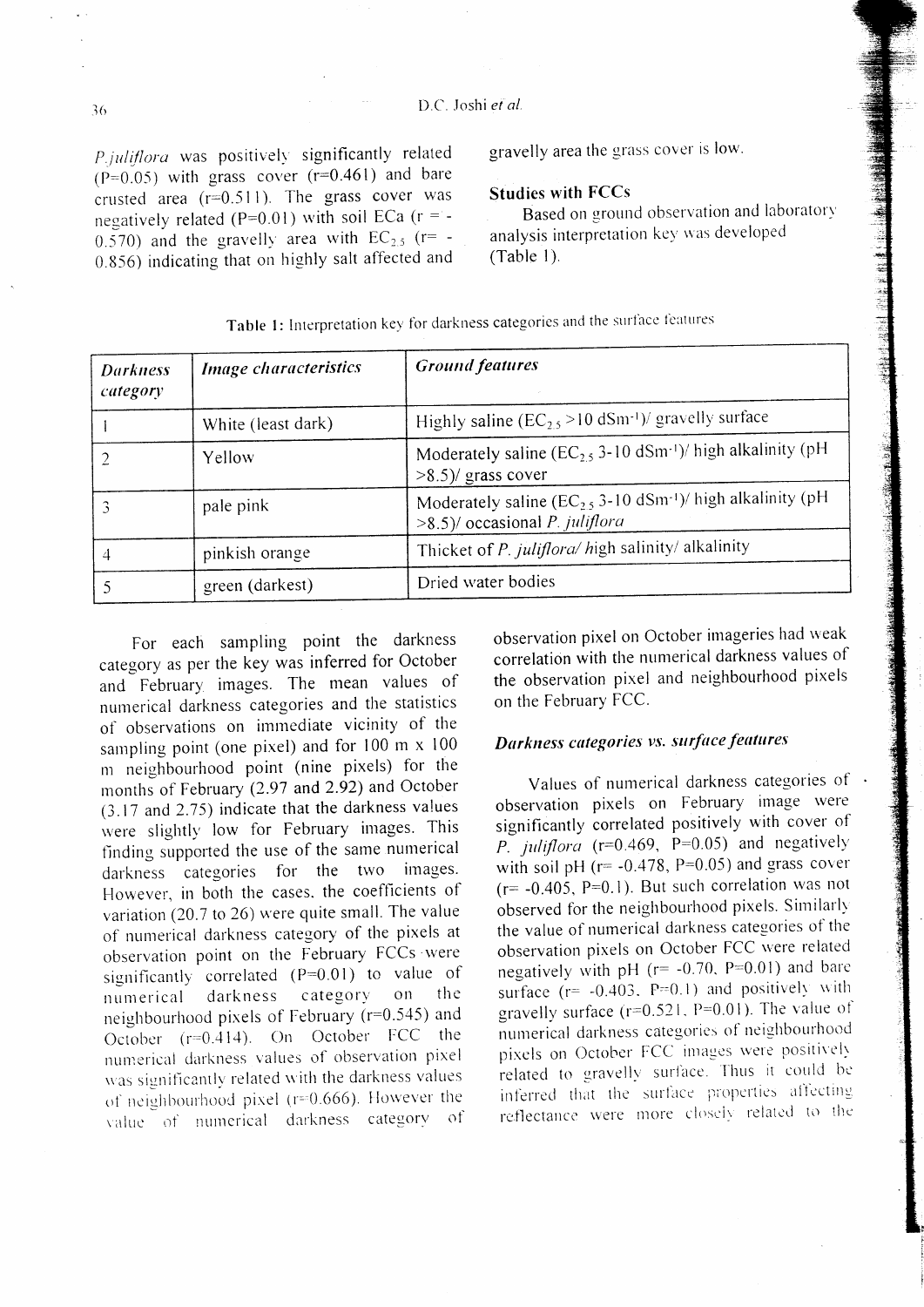



Fig.3. Relationship of vegetation cover with soil pH.

immediate observation pixels than to the neighbourhood pixels. The darkness categories 2-3 mainly represented grass cover and moderate salt affected land where as category 4 represent thickets P. juliflora associated with highly salt affected lands. With increasing darkness categories, cover of P. juliflora and gravelly surface increased but bare surface decreased. Singh et al. (2000) have also reported cover of P. juliflora on highly salt affected land.

#### ,4 NOI,'A

Means of surface properties belonging to distinct numerical darkness categories on<br>February and October images indicated October images indicated differences between categories at significance levels  $\leq$  0.1 for several surface properties. February image showed fewer capabilities in. distinguishing soil chemical properties, as is

shown by not significant differences of soil EC and pH values. Numerical darkness categories of October images could distinguish soil EC and also surface cover.

The ANOVA performed on the value of numerical darkness categories of observation pixel on October FCC showed that there was significant difference in the cover of bare soils, stone cover, ECa and  $EC_{2.5}$  values between the categories. In category 2 the average value of bare cover was 63%, it was 38% in category 3 and it was 36% in category 4.

#### Conclusion

The studies carried out during two transacts on a vast natural salt affected land of arid region have shown wide variations in soil salinity  $(EC_{2.5})$ 3.7 to 28 dSm<sup>-1</sup>) and alkalinity (pH  $8.5-9.8$ ). cover of P. juliflora (10-90%) and tolerant